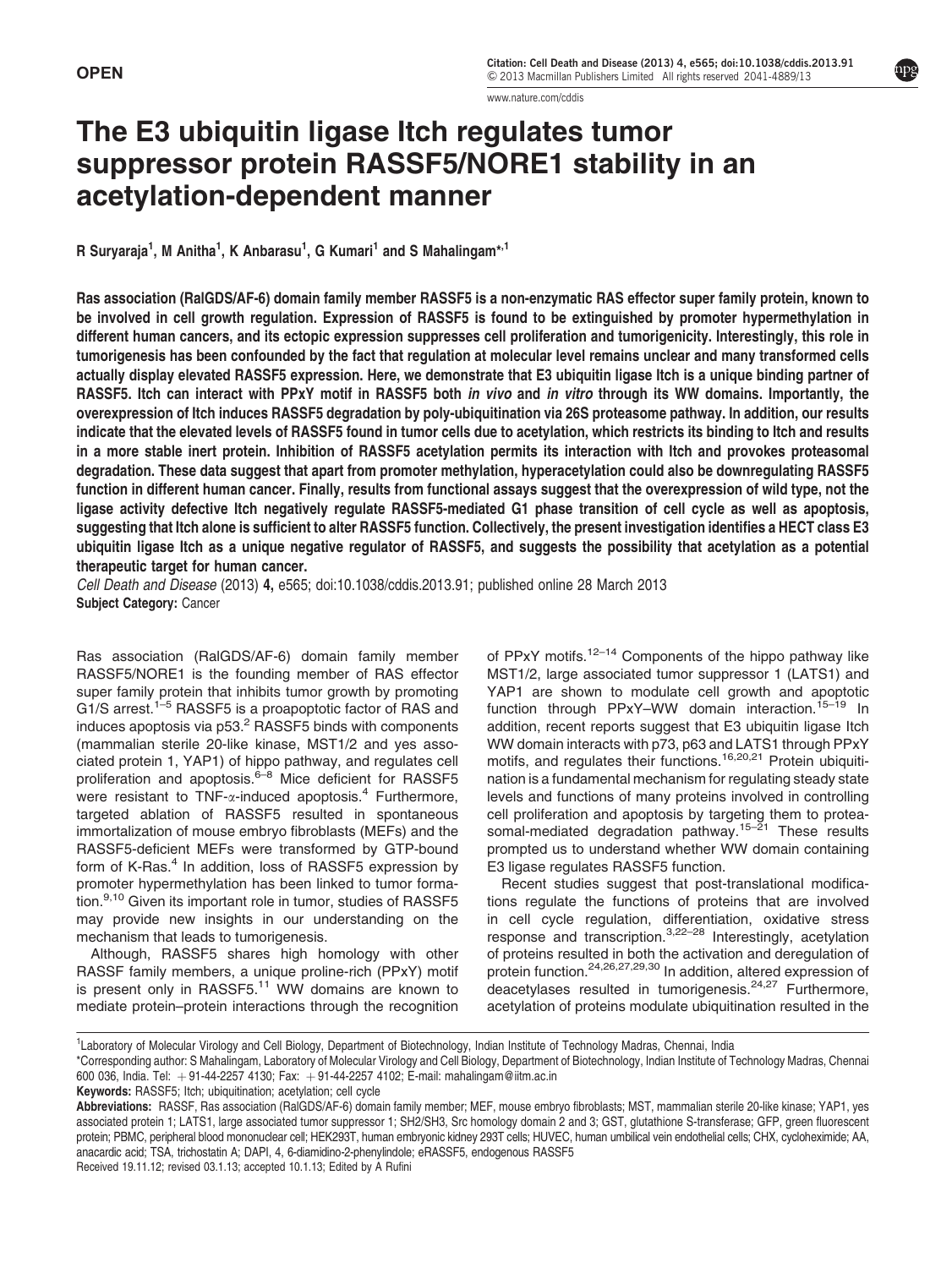alteration of protein function suggest that deacetylation may promote ubiquitination.<sup>[27](#page-8-0)</sup> Together, these data suggest that acetylation and ubiquitination have a critical role in regulating protein stability and function.

In the present study, we have provided evidence that E3 ubiquitin ligase Itch interacts with RASSF5, and promotes degradation via proteasome pathway. In addition, the acetylated form of RASSF5 fails to interact with Itch in transformed cells. These finding suggests that Itch mediates the degradation of RASSF5 by proteasome-mediated pathway in acetylation-dependent manner.

### Results

<span id="page-1-0"></span>2

Ubiquitin ligase Itch interacts with RASSF5. Detailed analysis of the amino acid sequences of RASSF super family proteins (RASSF1 to RASSF10) suggests the presence of PPxY motif only in RASSF5 (Supplementary Figure S1A). It is well established that PPxY motif is responsible for the interaction with WW domain-containing proteins.<sup>[15–19](#page-8-0)</sup> Recent reports suggest that WW domain-containing E3 ligase Itch utilizes PPxY motif to target substrates for ubiquitin-dependent degradation.<sup>[16,20,21](#page-8-0)</sup> To confirm whether RASSF5 interacts with Itch, we examined glutathione S-transferase (GST)-Itch WW domains (amino acids 251–529) for their ability to associate with RASSF5-Flag in GST pull-down experiments. Interestingly, RASSF5A-Flag from human embryonic kidney 293T (HEK293T) cell lysates specifically interacts with the GST-Itch WW domain to the same extent as the positive control GST-Importin- $\beta$  (Figure 1a). Despite the presence of PPxY motif only in RASSF5, we tested whether Itch interacts with other RASSF members. Results in figure 1b demonstrate that Itch interacts specifically with RASSF5, not with other RASSF family members. These data suggest that Itch is a specific interacting partner for RASSF5.

RASSF5 interacts with Itch both in vitro and in vivo. Comparative sequence analysis of all three alternatively spliced forms of RASSF5 indicates Itch interaction motif, PPxY is present only in RASSF5A and RASSF5B, not in RASSF5C (Supplementary Figure S1B). Results in Figure 1c indicate that WW domain of Itch interacts with RASSF5A–green fluorescent protein (GFP) and RASSF5B– GFP, but not with RASSF5C–GFP or GFP. GST was used as negative control (Figure 1c). These data suggest that PPxY motif in RASSF5 is critical to interact with Itch. To



Figure 1 E3 ubiquitin ligase is a unique interacting partner for RASSF5. (a) GST pull-down analysis of interaction between RASSF5 and Itch WW domain in vitro. HEK293T cell lysates containing RASSF5A-Flag was incubated with equal amount of either GST or GST-Itch WW domain or GST-Importin- $\beta$  and the bound proteins were resolved in SDS-12% PAGE followed by western blotting using anti-Flag antibodies. GST-Importin  $-\beta$  was used as positive control. (b) HEK293T cell lysates containing equal amounts of Flag-tagged RAS effectors (classical Ras effectors: RASSF1, RASSF2 and RASSF5; N-terminal Ras association domain containing Ras effectors: RASSF7, RASSF8 and RASSF10) were pull-down with either GST or GST-Itch WW domain followed by western blotting using anti-Flag antibodies. Results indicate that Itch specifically interacts only with RASSF5. (c) HEK293T cell lysates containing equal amounts of alternate spliced forms of GFP-tagged RASSF5 (RASSF5A, RASSF5B and RASSF5C (no PPxY motif)) were incubated with either GST or GST-Itch WW domain, and the bound proteins were resolved in SDS-12%PAGE followed by western blotting using anti-GFP antibodies. (d) RASSF5A-Flag or RASSF5C-Flag was transiently co-transfected with either Itch<sup>wt</sup> or Itch<sup>ca30A</sup> mutant (ligase activity defective) in HEK293T cells and treated with proteasome inhibitor, MG132. The expression of all the indicated proteins (top) was determined by western blot analysis using anti-Flag or anti-Itch antibodies. Cell lysates containing equal amounts of indicated proteins (top) were used for coimmunoprecipitation with anti-Flag or anti-Itch antibodies followed by western blot analysis using anti-Itch or anti-Flag antibodies as indicated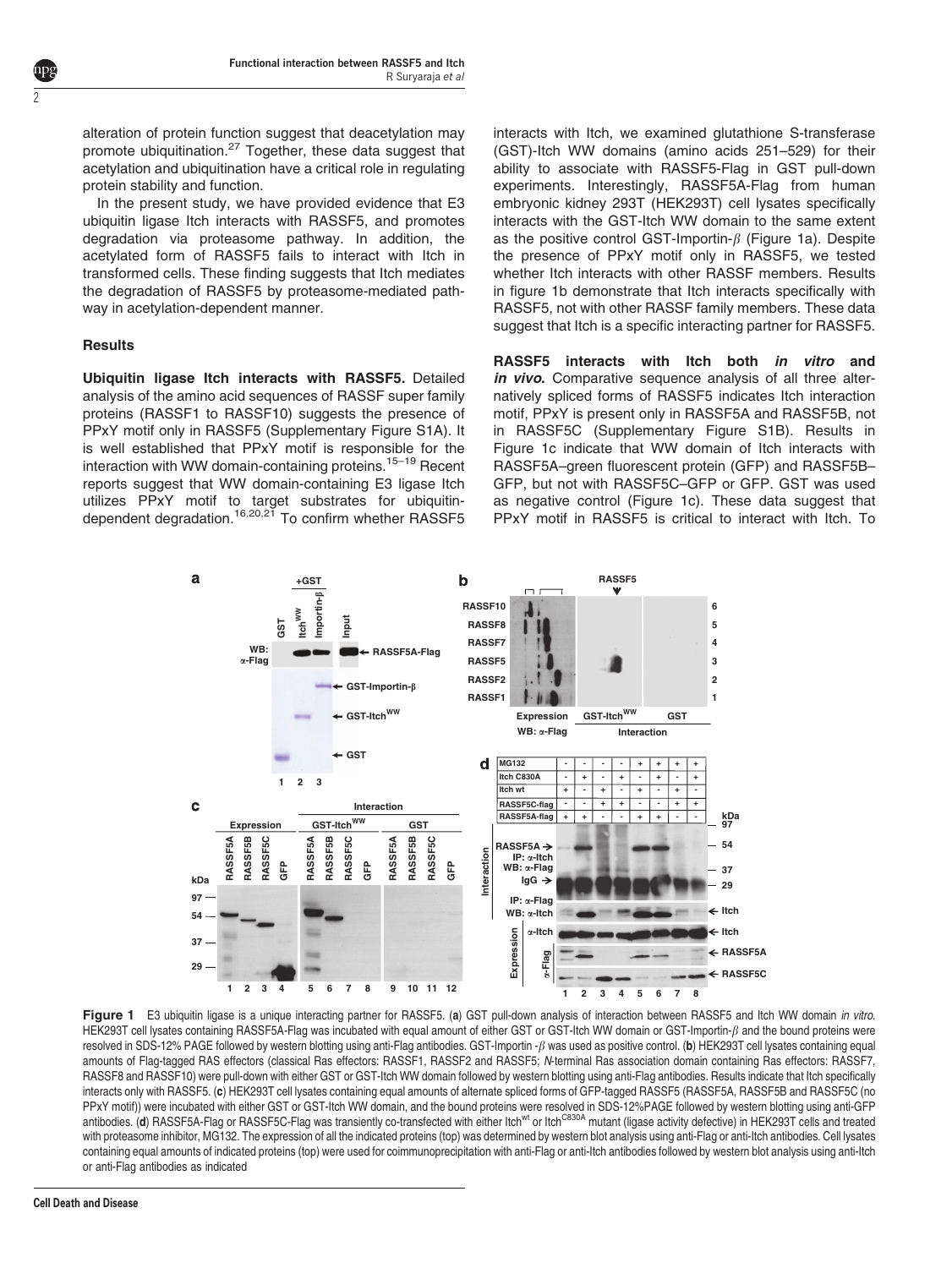<span id="page-2-0"></span>verify this interaction in vivo, full-length Itch expression plasmid was co-transfected with RASSF5A-Flag and RASSF5C-Flag expression vectors in HEK293T cells. Interestingly, RASSF5C was efficiently expressed in the presence of Itch, but not RASSF5A ([Figure 1d\)](#page-1-0). These data lead to the hypothesis that Itch and RASSF5A interaction through PPxY motif resulted in the degradation of RASSF5A. To confirm this possibility, RASSF5A and RASSF5C were coexpressed with the catalytically inactive Itch mutant, Itch<sup>C830A</sup>, and their expression checked. [Figure 1d](#page-1-0) suggests that the amount of RASSF5A protein was similar to that of RASSF5C in Itch<sup>C830A</sup> coexpressed cells. These data suggest that the catalytic activity of Itch is required for RASSF5A degradation. We next checked the expression pattern of both RASSF5A and RASSF5C in the presence of proteasome inhibitor, MG132 with or without Itch<sup>wt</sup> expression. Results in [Figure 1d](#page-1-0) indicate that MG132 rescues RASSF5A expression despite the overexpression of Itch<sup>wt</sup>, while the level of RASSF5C expression was not altered. Together, these data provided evidence that Itch may mediate the degradation of RASSF5A via poly-ubiquitination/proteasome-mediated pathway.

We next performed coimmunoprecipitation experiments from HEK293T cell lysates containing RASSF5A-Flag or RASSF5C-Flag coexpressed with Itch<sup>wt</sup> or Itch<sup>C830A</sup> in presence or absence of MG132. Results in [Figure 1d](#page-1-0) indicate that Itch physically interacts with RASSF5A in vivo. and interestingly, interaction of Itch<sup>C830A</sup> with RASSF5A suggests that the catalytic activity of Itch is not essential for its association. In addition, while a comparable levels of RASSF5A associates with Itch<sup>wt</sup> or Itch<sup>C830A</sup> in presence of

MG132, no association with RASSF5C detected even in the presence of MG132 [\(Figure 1d\)](#page-1-0). Furthermore, reciprocal coimmunoprecipitation suggests that RASSF5A was detected in Itch immunoprecipitates [\(Figure 1d\)](#page-1-0). The observed faint signal for RASSF5A when coexpressed with Itch<sup>wt</sup> may be due to Itch-mediated degradation. These data provided evidence that Itch physically interacts with RASSF5A in vivo and mediates RASSF5A degradation.

3

It is well-known that Itch encodes four WW domains,<sup>[17](#page-8-0)</sup> and we performed series of GST pull-down assays to find out whether any one or all of Itch WW domains are involved in RASSF5A interaction. Towards this end, several GST-Itch WW domain mutants were generated (Supplementary Figure S2A) and results in Supplementary Figure S2B indicate that Itch mutants W291, 323A; W291, 403A and W291, 443A failed to interact with RASSF5A. Interestingly, exchange of individual tryptophan residues within WW domains did not alter Itch interaction, but the exchange of W291 in combination with W323 or W403 or W443 completely abrogated Itch interaction with RASSF5A (Supplementary Figure S2B). These data suggest that Trp 291 has a critical role in Itch interaction with RASSF5. Taken together, our results demonstrate that Itch interacts with RASSF5 both in vitro and in vivo, and this interaction is critical for RASSF5 turn-over in cells.

Itch-dependent degradation of RASSF5. Itch is known to target multiple tumor suppressor proteins for ubiquitination and degradation[.17,20,21](#page-8-0) We next tested whether RASSF5A is an ubiquitin substrate for Itch. Results in figure 2a indicate that the overexpression of Itch significantly down-modulates



Figure 2 RASSF5 is downregulated by Itch. Dose-dependent degradation of RASSF5 by Itch. Different amounts of Itch<sup>wt</sup> (a) or catalytically inactive (Itch<sup>C830A</sup>) mutant (b) expression plasmids were co-transfected with RASSF5A-Flag in HEK293T cells, treated with CHX for 3 h followed by western blot analysis using anti-Flag antibodies. Results indicate the loss of ligase activity impairs its effect on RASSF5 degradation. (c) Itch mediates the RASSF5 degradation by 26S proteasome pathway. HEK293T cells were co-transfected with RASSF5A-Flag and Itch as described in Materials and Methods. Transfected cells were treated with CHX alone or with proteasome inhibitor MG132. (d and e) CHX chase analysis of RASSF5 degradation upon Itch over expression. HEK293T cells expressing either RASSF5A-Flag (d) or RASSF5C-Flag (e) alone or with Itch were treated with CHX to inhibit de novo protein synthesis. Cell lysates were prepared at indicated time periods and determined RASSF5A and RASSF5C levels by western blot analysis using anti-Flag antibodies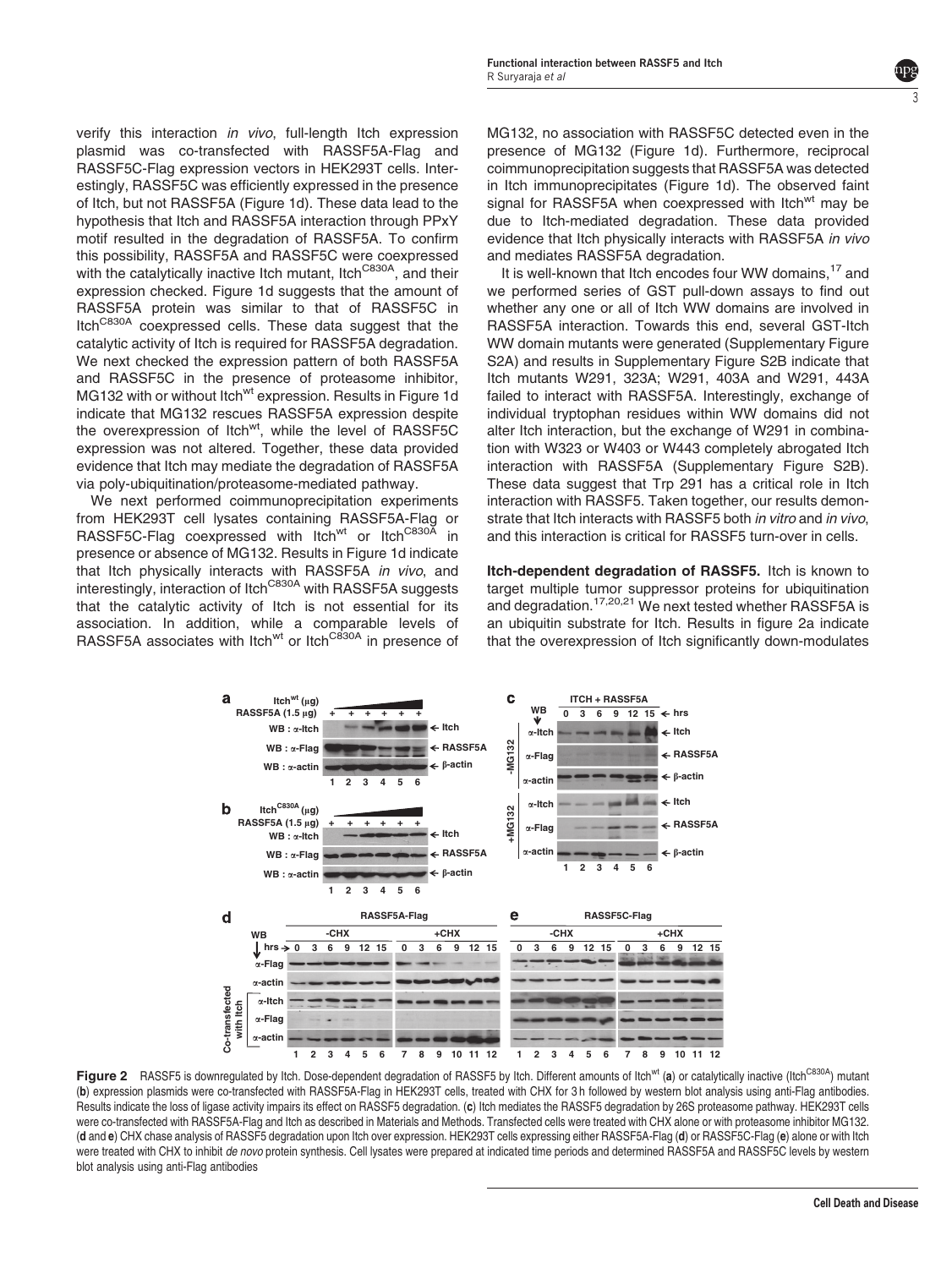RASSF5A in a dose-dependent manner. In contrast, coexpression of increasing amounts of Itch<sup>C830A</sup> has no effect on RASSF5A levels [\(Figure 2b](#page-2-0)) despite a robust interaction ([Figure 1d\)](#page-1-0). These data suggest that catalytic activity of Itch is important for RASSF5 degradation. In addition, the downregulation of RASSF5A in the presence of Itch<sup>wt</sup> was blocked by the treatment of MG132 in a time-dependent manner [\(Figure 2c](#page-2-0)). To further confirm the specificity of RASSF5A downregulation by Itch at protein not at mRNA levels, we determined whether Itch can degrade RASSF5C in cycloheximide (CHX) chase experiment. Interestingly, overexpression of Itch<sup>wt</sup> but not Itch<sup>C830A</sup> efficiently promotes RASSF5A degradation with and without CHX treatment ([Figure 2d](#page-2-0) and Supplementary Figure S3A) in a timedependent manner. In contrast, RASSF5C level remains stable in presence of CHX [\(Figure 2e](#page-2-0)). However, the levels of RASSF5A–GFP mRNA were unchanged with or without CHX treatment upon Itch overexpression (Supplementary Figure S3B). Furthermore, analysis of RASSF5A–GFP and RASSF5C–GFP immunofluorescence clearly indicates that Itch downmodulates RASSF5A, but not RASSF5C in the absence of MG132 in vivo (Supplementary Figure S4). Interestingly, RASSF5A signal was observed in the nucleus when overexpressed with Itch $^{wt}$  in the presence of MG132, and similar signal was observed when RASSF5A–GFP coexpressed with Itch<sup>C830A</sup> (Supplementary Figure S4). Collectively, these data strongly suggest that the destabilizing effect of Itch on RASSF5A is specific at the protein level in proteasome-dependent manner.

RASSF5A contains <sup>10</sup>RPYP<sup>14</sup> as well as <sup>21</sup>PPRY<sup>24</sup> motifs in the amino-terminus (Supplementary Figure S1), and Itch is known to recognize its substrate via PPxY motif (Supplementary Figure S5A). RASSF5AY13A-Flag and RASSF5AY24A-Flag mutants (Supplementary Figure S5B) were generated and GST pull-down assays were performed to determine the contribution of tyrosine residues in RASSF5 interaction with Itch. We observed reduced ability of RASS-F5A<sup>Y13A</sup> to interact with Itch compared with RASSF5A<sup>wt</sup>; however, RASSF5A<sup>Y24A</sup> mutant failed to interact with Itch ([Figure 3a](#page-4-0)). These results suggest that the PPxY motif in RASSF5A is essential for its interaction with Itch. To further understand the role of PPxY motif on Itch-mediated downregulation of RASSF5A, the stability of RASSF5A mutants was determined in the presence of Itch. As expected, while the stability of RASSF5A was susceptible, the steady state level of RASSF5A<sup>Y24A</sup>-Flag was independent of Itch coexpression ([Figure 3b](#page-4-0)). Interestingly, reduced level of RASSF5A<sup>Y13A</sup>-Flag mutant protein degradation was noticed in the presence of Itch coexpression compared with RASSF5A<sup>wt</sup> ([Figure 3b](#page-4-0)). Collectively, these data provided evidence that PPxY motif mediates the interaction of RASSF5A with Itch and regulate the steady state levels of RASSF5.

Itch degrades RASSF5 via poly-ubiquitination. We next carried out an in vivo ubiquitination assay to determine whether Itch can catalyze ubiquitination of RASSF5A in cells. Results in [Figure 3c](#page-4-0) indicate that high-molecular weight poly-ubiquitinated forms of RASSF5A were observed only when the Itch<sup>wt</sup> but not the Itch<sup>C830A</sup> coexpressed with RASSF5A. In contrast, RASSF5C or RASSF5A<sup>Y24A</sup> are

4

not decorated by poly-ubiquitin chains when both are coexpressed with Itch ([Figure 3c](#page-4-0)). These results suggest that interaction as well as catalytic activity of Itch is essential for poly-ubiquitination of RASSF5A. Interestingly, RASSF5 level was stabilized in presence of MG132 suggests that Itch mediates RASSF5 degradation via 26S proteasome pathway ([Figure 1d\)](#page-1-0). Together, these results provide evidence for the first time that Itch promotes downregulation of RASSF5A by catalyzing its poly-ubiquitination followed by 26S proteasome-mediated proteolysis.

Itch failed to degrade endogenous RASSF5 in cancer cell lines. We next determined the steady state levels of endogenous RASSF5 (eRASSF5) in HEK293T cells. Results in [Figure 4a](#page-5-0) indicate that the stability of eRASSF5 was maintained despite Itch overexpression even after the de novo protein synthesis was inhibited by CHX. Conversely, we observed the destabilization of RASSF5 in human primary peripheral blood mononuclear cell (hPBMCs) treated with CHX (Supplementary Figure S6). These data suggest that eRASSF5 in HEK293T cells is resistant to Itch-mediated degradation. To further confirm this, RASSF5–GFP was coexpressed with Itch, and determined the stability of both the ectopically expressed as well as the eRASSF5 in the presence of CHX under the same experimental condition. As shown in [Figure 4b,](#page-5-0) Itch is able to degrade the ectopically expressed but not the eRASSF5. Interestingly, RASSF5– GFP degraded within 3 h after CHX treatment without Itch overexpression [\(Figure 4b](#page-5-0)). Taken together, these data suggest the possibility that RASSF5 in cancer cells may undergo some post-translational modification(s) that may inhibit its degradation.

To understand further, we checked whether the eRASSF5 in transformed cell lines interacts with Itch. Towards this end, the levels of eRASSF5 were determined in various transformed cell lines as well as in primary cells. In addition, RASSF5A–GFP and RASSF5C–GFP were expressed in HEK293T cells as positive and negative controls for Itch interaction. Results in [Figure 4c](#page-5-0) indicate that equal levels of eRASSF5 expression in both transformed cells and primary hPBMCs. Surprisingly, eRASSF5 from hPBMC but not from transformed cells interact with Itch under the same experimental conditions [\(Figure 4c\)](#page-5-0). Interestingly, Itch interaction with eRASSF5 was observed when it coexpressed with RASSF5A–GFP, ([Figure 4c\)](#page-5-0) suggesting the possibility of homotypic interaction between eRASSF5 and the RASSF5A–GFP. To confirm further, we performed coimmunoprecipitation to determine eRASSF5 interaction with Itch in vivo. RASSF5 and Itch complexes were coimmunoprecipitated with anti-RASSF5 antibody from the lysates of hPBMC and HEK293T cells followed by western blot using anti-Itch antibody. Results in [Figure 4d](#page-5-0) indicate that eRASSF5 from hPBMC but not from HEK293T cells interact with Itch despite equal expression of Itch and RASSF5. Together, these data suggest that RASSF5 in transformed cells may be post-translationally modified or mutation within RASSF5 ORF that may prevent protein–protein interaction. This was intruiging as it may explain the persistence of RASSF5 in tumor where the expression is not silenced by promoter methylation.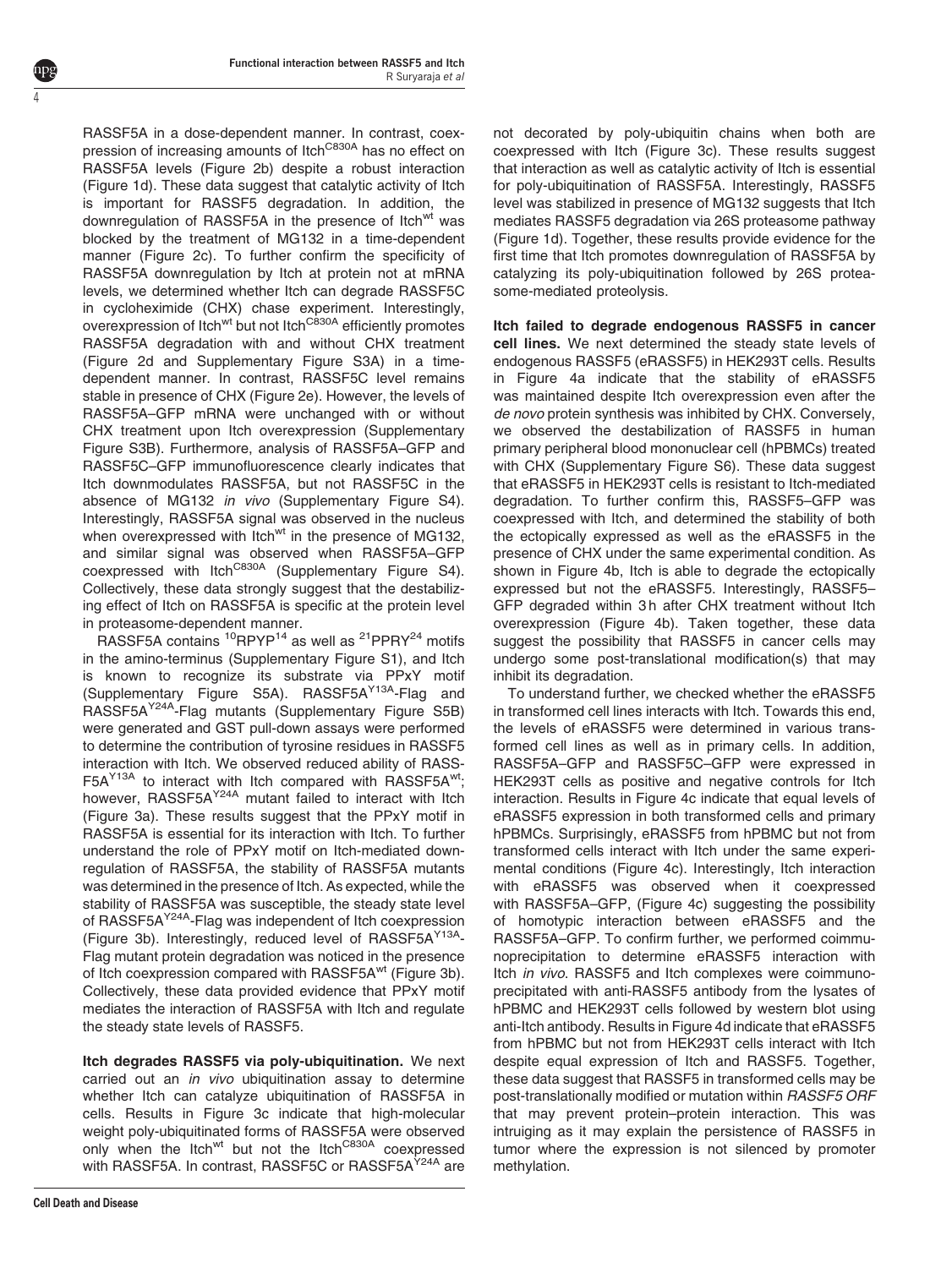Functional interaction between RASSF5 and Itch R Suryaraja et al

<span id="page-4-0"></span>

Figure 3 E3 ubiquitin ligase Itch promotes poly-ubiquitination and degradation of RASSF5. (a) HEK293T cell lysates containing wild type or indicated mutants of RASSF5A-Flag (Y13A and Y24A) were incubated with either GST or GST-Itch WW domain and the bound proteins were resolved in SDS-12%PAGE followed by western blotting using anti-Flag antibodies. (b) Interaction of RASSF5A via PPxY motif with Itch promotes RASSF5 degradation. Wild type and the indicated mutants of RASSF5A-Flag were coexpressed with Itch in HEK293T cells and treated with CHX for different time periods. The expression levels of RASSF5A mutants and Itch were determined by western blot analysis using anti-Flag and anti-Itch antibodies respectively.  $\beta$ -Actin was used as internal control. (c) HA-ubiquitin was transiently coexpressed with indicated combination of wild type or mutants of RASSF5 (RASSF5A<sup>wt</sup>, RASSF5A<sup>Y24A</sup> and RASSF5C) and wild type or catalytic activity deficient Itch (Itch<sup>C830A</sup>) in HEK293T cells. Expression of all the indicated Itch and RASSF5 variants were determined by western blotting using anti-Itch or anti-Flag antibodies, respectively. Poly-ubiquitinated forms of RASSF5 was detected by immunoprecipitation with anti-Flag antibodies, followed by the detection of ubiquitin using anti-HA antibody

Acetylation regulates the steady state level of RASSF5 in transformed cells. Recent reports suggest that acetylation regulates the stabilization as well as destabilization of proteins in a context-dependent manner.[24,27](#page-8-0) This prompted us to test the status of RASSF5 acetylation in transformed and primary cells. Results in Supplementary Figure S7A indicate that eRASSF5 from HEK293T cells is more acetylated compared with hPBMCs despite equal amount of RASSF5 expression. Surprisingly, no acetylation was observed for the ectopically expressed RASSF5A–GFP (Supplementary Figure S7A). To confirm the specificity of RASSF5 acetylation, RASSF5 was immuno-depleted with anti-RASSF5 antibodies, and acetylated forms of RASSF5 was determined. Results in Supplementary Figure S7A reveal that acetylated RASSF5 was disappeared from immuno-depleted cell lysates. These results provide evidence that RASSF5 is acetylated both in transformed as well

as in primary cells, but level of RASSF5 acetylation is elevated upon transformation.

We next determined whether acetylation modulates the stability of RASSF5 in transformed cell lines. As shown in Supplementary Figure S7B, acetylation inhibitors (anacardic acid (AA) and C646) reduced RASSF5 acetylation while, in contrast, increased levels of RASSF5 acetylation was observed in trichostatin A (TSA; inhibitor of deacetylation) treated cells. As same level of inhibition of RASSF5 acetylation was observed by both AA and C646, we used C646 for further experiments. Results in [Figure 5a](#page-6-0) indicate that inhibition of acetylation by C646 significantly promotes the destabilization of eRASSF5 in a time-dependent manner in contrast to DMSO-treated cells. To confirm whether deacetylated form of RASSF5 can interact with Itch, HEK293T cells were transfected with Itch expression plasmids and treated with C646 or TSA. Interestingly, reduced RASSF5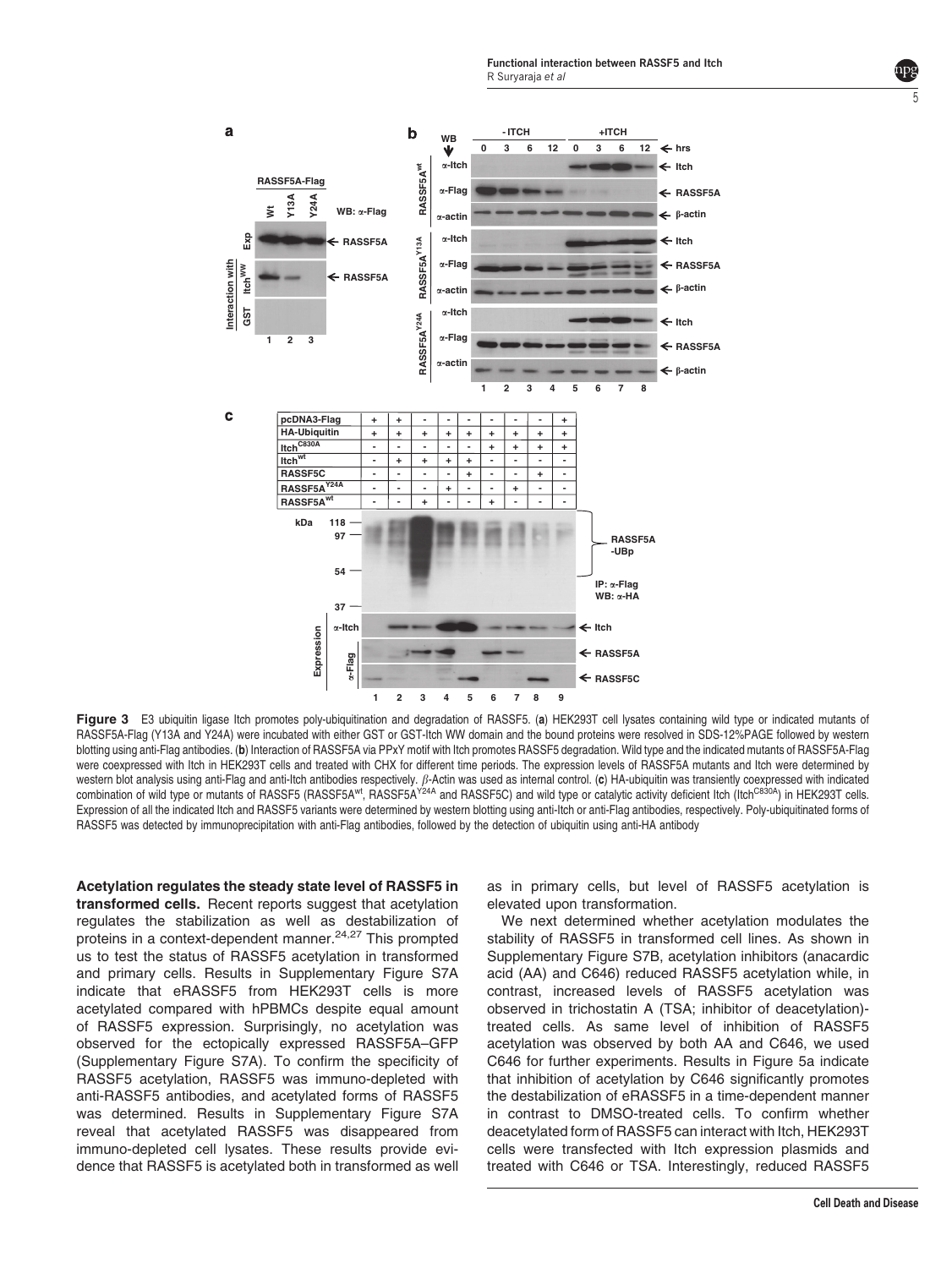

Figure 4 Itch failed to mediate the degradation of eRASSF5 in transformed cells. (a) Itch expression plasmid was transiently transfected in HEK293T cells and treated with CHX for various time periods. eRASSF5 upon Itch overexpression were determined by western blot analysis using anti-RASSF5 antibody. (b) RASSF5A–GFP was expressed alone or together with Itch in HEK293T cells and treated with CHX. At indicated time intervals, the cell lysates were prepared and checked the levels of ectopically expressed RASSF5–GFP and the eRASSF5 by western blotting using anti-GFP and anti-RASSF5 antibodies, respectively. (c) RASSF5 from human primary cells but not from transformed cells interacts with Itch in vitro. Indicated cell lysates (HEK293T, HeLa, A549 and hPBMC) containing equal amounts of RASSF5 (eRASSF5 as well as GFPtagged RASSF5A and RASSF5C) were incubated with either GST or GST-Itch WW domain, and the bound proteins were detected by western blot analysis using anti-RASSF5 (eRASSF5) and anti-GFP (ectopically expressed RASSF5–GFP) antibodies. (d) RASSF5 from human primary cells but not from transformed cells interacts with Itch in vivo. HEK293T and hPBMC lysates containing equal amount of eRASSF5 and Itch were subjected to coimmunoprecipitation with anti-RASSF5 antibody followed by western blotting with anti-Itch antibody

acetylation promoted interaction with Itch, whereas increased acetylation attenuated its association with Itch [\(Figure 5b](#page-6-0)). We next determined whether the observed destabilization of nonacetylated RASSF5 is due to poly-ubiquitination. Results in [Figure 5c](#page-6-0) suggest that Itch<sup>wt</sup> but not Itch<sup>C830A</sup>, induces polyubiquitination of eRASSF5 in C646-treated cells, suggesting that acetylation negatively modulates RASSF5 interaction with Itch. To understand further, we correlated acetylation status as well as the levels of RASSF5 expression in various human primary as well as cancer cell lines. Higher levels of RASSF5 acetylation were observed in cancer cell lines compared with the indicated primary cells [\(Figure 5d\)](#page-6-0) despite comparable levels of RASSF5 and Itch expression. To further confirm the specificity of RASSF5 degradation by Itch, human umbilical vein endothelial cells (HUVEC) were transfected with Itch siRNA, and the levels of both Itch and RASSF5 were determined. Results indicate that the RASSF5 level was stabilized when Itch was downregulated by specific siRNA compared with scrambled siRNA ([Figure 5e\)](#page-6-0). These results suggest that RASSF5 is degraded by Itch-mediated ubiquitination. Collectively, these data provide evidence that acetylation in transformed cell lines stabilizes RASSF5 by preventing its interaction with Itch.

Itch negatively regulates RASSF5 function. To understand the physiological role of RASSF5 downregulation by Itch during cell cycle progression, RASSF5A was coexpressed with either Itch<sup>wt</sup> or Itch<sup>C830A</sup> in HEK293T cells. As shown in [Figure 6A,](#page-6-0) transient overexpression of Itch<sup>wt</sup> but not Itch<sup>C830A</sup> significantly suppresses RASSF5A-mediated

**Cell Death and Disease**

<span id="page-5-0"></span>6

G1 arrest. However, the profile of S and G2/M phases of the cell cycle was not significantly altered when RASSF5A coexpressed with Itch (Supplementary Figures S8A, B and C). Furthermore, C646-promoted G1 arrest was downregulated by Itch overexpression (Supplementary Figures S9A and B). The patterns of G1 arrest inversely correlated with the acetylation status of RASSF5 ([Figure 5a](#page-6-0)), suggesting that acetylation modulates RASSF5 function during cell cycle. Interestingly, RASSF5-mediated apoptosis was impaired by Itch<sup>wt</sup> but not Itch<sup>C830A</sup> [\(Figure 6b\)](#page-6-0). The specificity of regulation was further confirmed by the fact that Itch failed to alter the G1 cell cycle pattern as well as apoptosis when it is overexpressed with RASSF5A<sup>Y24A</sup> (defective for Itch interaction)([Figures 6a and b\)](#page-6-0). These data indicate that the association of RASSF5 with Itch, or additional PPxY-dependent protein interaction, may be required to elicit apoptosis ([Figure 6b\)](#page-6-0). This later fact is a likely reason behind the inconsistency between RASSF5A expression in tumor cells and its role as a tumor suppressor, as high levels may indicate enhance protein acetylation and inactivation of the ability to promote apoptosis of tumor cells.

# **Discussion**

Ras effector RASSF5 (NORE1) is found to be downregulated in many tumors, but little is known about the molecular mechanism of its function during cell proliferation. Detailed analysis of RASSF5 amino acid sequences and the data from the in vitro and in vivo protein–protein interaction experiments identified E3 ubiquitin ligase Itch as a unique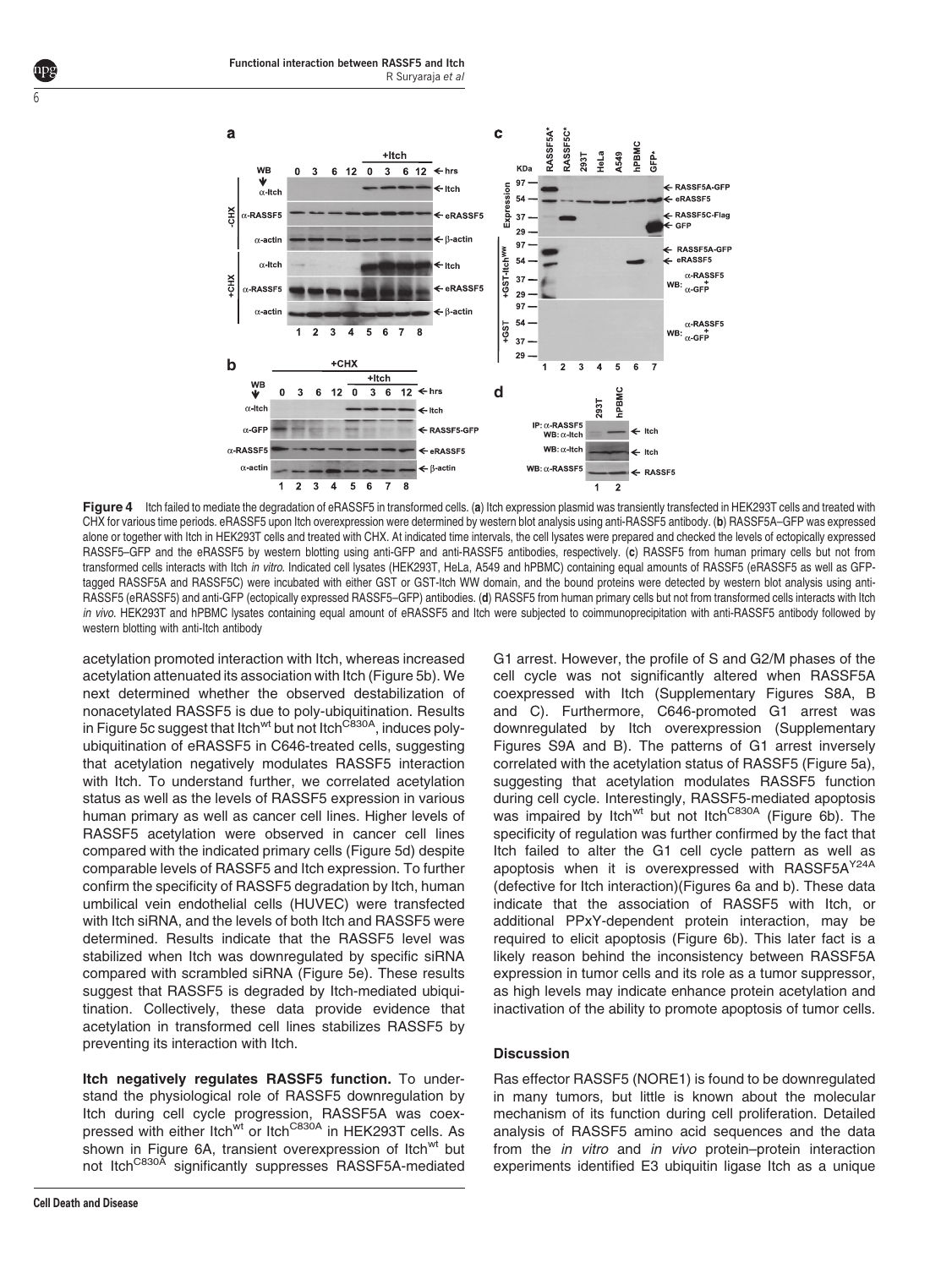<span id="page-6-0"></span>

Figure 5 Acetylation prevents RASSF5 interaction with Itch in transformed cell lines. (a) Acetylation stabilizes RASSF5 in transformed cell lines. HEK293T cells were transfected with Itch expression plasmids and treated with CHX in the presence or absence of acetylation inhibitor C646. Acetylation status as well as steady state level of RASSF5 were determined by western blot analysis using anti-acetyl-lysine or anti-RASSF5 antibodies, respectively.  $\beta$ -Actin was used as internal control. (b) Acetylation prevents RASSF5 interaction with Itch. Itch was overexpressed in HEK293T cells and treated with inhibitors of acetylation (C646) or deacetylation (TSA). Cell lysates containing equal amounts of eRASSF5 and Itch were subjected to coimmunoprecipitation with anti-RASSF5 antibodies followed by western blot using anti-Itch antibodies. Acetylation status of RASSF5 was determined using anti-acetyl-lysine antibodies. (c) Inhibition of acetylation promotes ubiquitin-mediated degradation of RASSF5. HA-ubiquitin was coexpressed with wild type or ligase activity defective Itch in HEK293T cells and treated with C646. Poly-ubiquitinated eRASSF5 was detected by immunoprecipitation with anti-RASSF5 antibodies, followed by detection of ubiquitin using anti-HA antibody. (d) Expression and acetylation status of RASSF5 in different transformed as well as primary cells. Endogenous level of RASSF5 and Itch expression were determined by western blot analysis using anti-RASSF5 and Itch antibodies, respectively. RASSF5 acetylation was determined using acetylated-lysine antibodies. (e) Downregulation of endogenous Itch stabilize RASSF5. HUVEC cells were transfected with indicated siRNA and cells were collected in different time periods after CHX treatment. The expression levels of RASSF5 and Itch were determined by western blot analysis using anti-RASSF5 and Itch antibodies, respectively



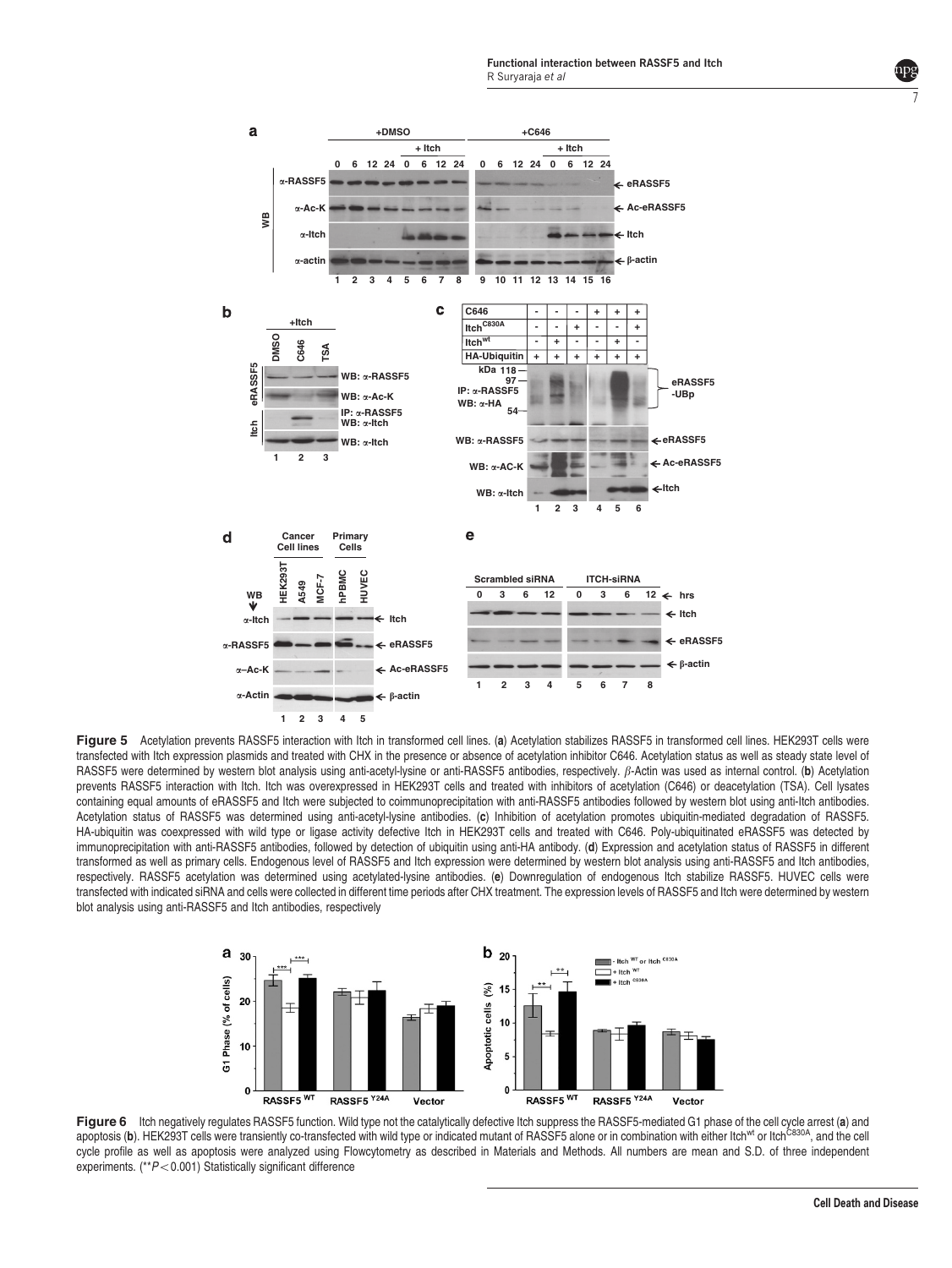interacting partner. Results from the present study indicate that Itch promotes the poly-ubiquitination and degradation of RASSF5 by 26S proteasome-mediated pathway. In addition, RASSF5 is acetylated in transformed cells and its interaction with Itch is dependent on the status of acetylation. Furthermore, by destabilizing RASSF5, Itch showed a strong inhibitory effect on RASSF5-mediated G1 phase of cell cycle arrest and apoptosis.

ŏ

To the best of our knowledge, Itch is the first negative regulator of RASSF5, and the downregulation is dependent upon the status of acetylation in transformed cells. Recent reports demonstrate that Itch downregulates LATS1, an essential component of hippo pathway, have an important role in the regulation of various biological processes such as cancer development, organ size control, differentiation, apoptosis and cell growth. $8,16-18,31,32$  On the other hand, RASSF5 interacts with MST1/2, which are essential for the activation of LATS1/2 in the hippo pathway to regulate the fundamental cellular processes.<sup>22,25</sup> Together, these data suggest that an interplay between RASSF5, Itch and hippo pathway may be essential to regulate the cell growth and apoptosis. In this investigation, we demonstrated that RASSF5–Itch interaction is mediated by WW domain of Itch with PPxY motif in RASSF5. Itch directly recognizes many of its substrates such as p73, p63, and LATS1 through PPxY motifs.<sup>[16,20,21](#page-8-0)</sup> It is possible that Itch may compete with other WW domain containing ubiquitin ligases to regulate RASSF5 half-life. On the other hand, recent study suggests that PPxY motifs interact with the transcriptional activator YAP1 and modulates many cellular processes.[15,19,33,34](#page-8-0) Together, these results suggest that the PPxY motif not only interacts with ubiquitin ligase but also with transcriptional regulators. It is possible to hypothesize that RASSF5 may interact with the transcriptional regulators in addition to Itch to modulate downstream signaling pathway to control cell proliferation. It is important to further examine how RASSF5 co-ordinate with ubiquitin ligases and other downstream targets to regulate various signaling pathways.

It is interesting to note that, in addition to the repression of RASSF5 expression by promoter hypermethylation,  $9,10$  yet another unknown mechanism may downregulates RASSF5 function in cancer cells. Our data suggest that acetylation of RASSF5 prevents its interaction with Itch and resistant to Itchmediated degradation in transformed cells. Recent reports suggest that acetylation increases the stability of transcription factor such as FOXO3 and attenuate the transcriptional activity by impairing its DNA binding ability. $24,27$  In addition, acetyl transferases like p300 was found to be overexpressed in tumors and resulted in poor survival rate of patients with prostate cancer, colon carcinoma, breast cancer and nonsmall cell lung cancers. $35,36$  On the other hand, downregulation of deacetylases like SIRT1 activity resulted in tumorigenesis.[27](#page-8-0) Interestingly, inhibition of eRASSF5 acetylation in HEK293T cells by acetyl transferase inhibitor, C646 promotes its binding with Itch, and resulted in RASSF5 degradation. As lysine residues in proteins undergo both acetylation and ubiquitination, $27$  the data from the present study speculate the hypothesis that acetylated form of RASSF5 may not be recognized by ubiquitin ligase Itch, which leads to the stabilization of RASSF5 in tumors.

Furthermore, the acetylated form of RASSF5 may be a nonfunctional protein in tumor cells, suggesting the possibility that acetylation may have an important role in negative regulation of RASSF5 function during tumorigenesis. This is in agreement with the recent reports that demonstrate that acetylation attenuates the transcriptional activity of FOXO1 and FOXO3.<sup>24,27</sup> Together, these observations lead to the hypothesis that acetylation may act as both positive and negative regulator of protein function in a context-dependent manner. Therefore, further experiments are needed to examine whether RASSF5 is a transcriptional regulator, and how acetylation regulates its function during tumorigenesis.

In conclusion, the present investigation provides evidence that E3 ubiquitin ligase Itch negatively regulates the Ras effector RASSF5 in acetylation-dependent manner. Further characterization of their functional interaction as well as the role of acetylation on RASSF5 function in clinical cancer patients will provide new insights in diagnostics and treatment of human cancers.

## Materials and Methods

Plasmids. Generation of wild type and mutants (Y13A and Y24A) of RASSF5 expression plasmids has been described previously.<sup>[3,11](#page-8-0)</sup> The plasmid encoding wild type and variants of Itch WW domains were generated by Quick-change sitedirected mutagenesis according to the manufacturer's instruction (Stratagene, La Jolla, CA, USA), and were expressed as GST fusion proteins. Itch (wild type as well as ligase activity defective) expression plasmid was kindly provided by Dr. Pweson $3^7$  and Dr. Melino.<sup>21</sup> The primers used for PCR amplification to create RASSF5 and Itch fusion constructs were listed in Supplementary Table 1. All mutant constructs were sequenced to verify the integrity of each clone.

Chemicals. Cycloheximide (Sigma-Aldrich, St Louis, MO, USA) was dissolved in water and used at  $25 \mu g/ml$ . MG132 (Calbiochem, Billerica, MA, USA) was dissolved in DMSO and used at a final concentration of 20  $\mu$ M. Anacardic (Calbiochem, USA) acid and C646 (Calbiochem, USA) was dissolved in DMSO and used at a final concentration of 30  $\mu$ M. Trichostatin-A (Calbiochem, USA) was used at a final concentration of 6  $\mu$ M.

Cell culture, transfection, coimmunoprecipitation and western blotting. A549, HeLa and HEK293T cells were maintained in Dulbecco's modified Eagle's Medium as described elsewhere.<sup>3,11</sup> HUVEC were isolated from umbilical cords by digestion with collagenase as described elsewhere.<sup>38</sup> HEK293T cells were transfected with RASSF5 or Itch expression plasmids using Lipofectin (Invitrogen Life Technologies, Grand Island, NY, USA) as described elsewhere.<sup>3,11</sup> To check the expression of RASSF5 or Itch, transfected cells were lysed in 1X cell lysis buffer (25 mM Tris-HCl, pH7.4, 150 mM KCl, 1 mM Na<sub>2</sub>EDTA, 1 mM EGTA, 1% TritonX100, 2.5 mM sodium pyrophosphate, 1 mM  $\beta$ -glycerophosphate, 0.4 mM PMSF, 1 mM Na-fluoride, 1 mM Na-orthovanadate and 1  $\mu$ g/ml each of aprotinin, leupeptin and pepstatin) after 32-h post-transfection, and separated on a SDS-12%PAGE. For coimmunoprecipitation, equal amounts of cell lysates were incubated with anti-RASSF5 (Abcam, Cambridge, UK) or anti-Itch antibodies (BD Transduction Laboratories, San Jose, CA, USA), and the bound protein complexes were eluted and resolved in SDS-12%PAGE. Separated proteins were transferred to a Hybond-P membrane (GE HealthCare, Stockholm, Sweden) and probed with appropriate antibodies (anti-RASSF5 or anti-Itch or anti-GFP antibodies). Anti-rabbit acetylated-lysine antibody (Cell Signaling, Danvers, USA) was used to determine the acetylation status of RASSF5. Protein bound antibodies were probed with horseradish peroxidase conjugated specific secondary antibodies and developed using the enhanced chemiluminescenceplus detection system (GE HealthCare).

Fluorescence microscopy. HeLa cells grown on chamber culture slides (BD Biosciences, Franklin Lake, NY, USA) were transfected with expression plasmids containing RASSF5–GFP or Itch using Lipofectin as described elsewhere.<sup>3,11</sup> After 32 h of transfection, cells were fixed with 3% paraformaldehyde for 20 min and incubated with anti-Itch antibodies. Alexa Flour 594 were used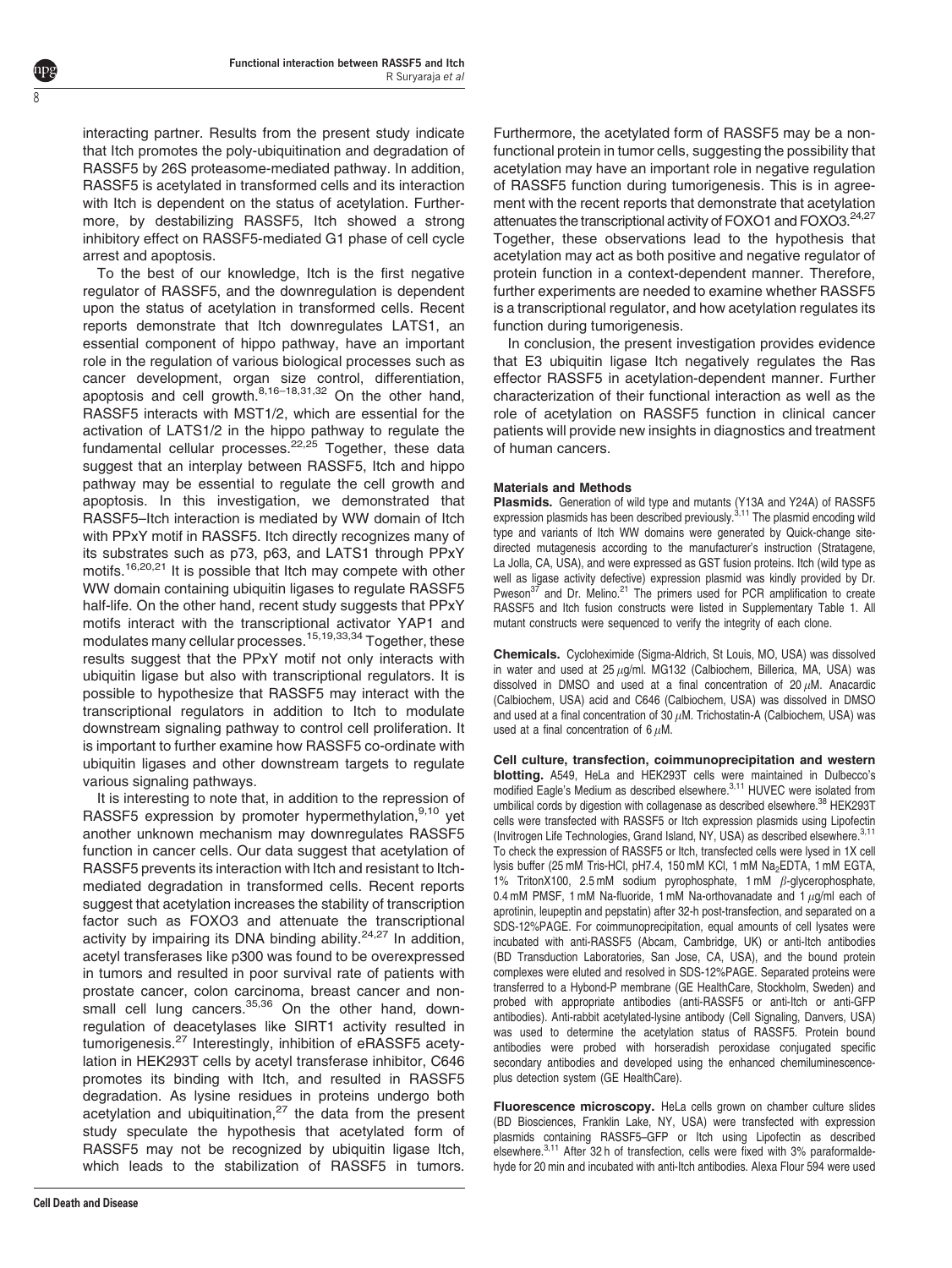<span id="page-8-0"></span>as secondary antibodies and then mounted in mounting medium (Vector Laboratories, Burlingame, CA, USA) containing 4,6-diamidino-2-phenylindole to stain nuclei. RASSF5–GFP signals were visualized directly. Samples were viewed with LSM710 laser scanning confocal microscopy (Carl Zeiss, Jena, Germany). Image acquisition was carried out using Zen 2009 Image software (Carl Zeiss) and Adobe Photoshop CS3 was used for image processing.

Expression and purification of GST-Itch WW domain fusion proteins. Wild type and different variants of Itch WW domain containing expression vectors were transformed into Escherichia coli BL21DE-3, single colony was grown at  $37^{\circ}$ C in kanamycin-containing medium, and the protein expression was induced for  $4 h$  at  $37^{\circ}$ C with 1 mM IPTG. Cells were harvested and cell lysates were mixed with Glutathione–Sepharose beads (GE Healthcare). Bound proteins were eluted in elution buffer (10 mM reduced glutathione in 50 mM Tris-Cl, pH7.4) and the integrity of fusion proteins were analyzed by SDS-12%PAGE followed by staining with Coomassie blue.

Half-life determination. HEK293T cells were transfected with RASSF5A, RASSF5C and Itch expression plasmids. Twenty-four hours after transfection cell were treated with 25  $\mu$ g/ml of CHX for different time periods. Cells were collected at different time periods and equal amount of total cellular protein was loaded on SDS-12%PAGE followed by western blot analysis.

GST pull-down assay. HEK293T cells were transfected with RASSF5A-Flag (wild type or mutants) expression constructs as described above. Cell lysates containing equal amounts of RASSF5 were incubated with glutathione–sepharose beads prebound with Itch WW domain (wild type or mutants). After 4 h, glutathione–sepharose beads containing proteins were washed and the eluted proteins were separated by SDS-12% PAGE followed by western blot analysis using anti-Flag or anti-RASSF5 antibodies.

In vivo ubiquitination assay. HEK293T cells were transiently transfected with plasmid expressing HA-ubiquitin and RASS5A-Flag or RASSF5C-Flag alone or together with Itch (wild type or ligase defective mutant, Itch<sup>C830A</sup>). After 24 h of transfection, cells were treated with 20  $\mu$ M MG132 for 12 h before being harvested. Cell extracts were subjected to immunoprecipitation using anti-Flag antibodies (Sigma) and ubiquitin conjugates were detected by western blot analysis using anti-HA antibodies (Santa Cruz, Santacruz, CA, USA).

RNA interference. HUVEC cells were transiently transfected with control siRNA or Itch siRNA by using Oligofectamine (Invitrogen Life Technologies) according to the manufacturer's instructions. The sequence of Itch specific siRNAs (VBC Biotech, Vienna, Austria) are as follows: ltch-1: 5'-GGUGACAAAGAGCC AACAGAGdTdT-3' and scrambled siRNA 5'-ACAGACUUCGGAGUACCUGdTd T-3'. After 36 h of post-transfection, cells were collected and the levels of eRASSF5 and Itch, and the acetylation status of eRASSF5 were determined by western blot analysis using respective antibodies as described above.

Cell cycle and apoptosis assay. HEK293T cells were transfected with RASSF5 alone or in combination with Itch (wild type or ligase activity defective mutant) using lipofectamine. For cell cycle analysis, cells were treated with hypertonic buffer (0.1% sodium citrate, 0.1% NP40, 45  $\mu$ g/ml propidium iodide, 50  $\mu$ g/ml ribonuclease A pH 7.4) for 10 min at room temperature after 36 h of posttransfection. For apoptosis assay, cells were collected after 36h of posttransfection and incubated with buffer containing  $5 \mu$ I FITC-Annexin V,  $5 \mu$ I Propidium Iodide (BD Pharmingen, Sandiego, CA, USA), 0.1 M Hepes/NaOH (pH 7.4), 1.4 M NaCl, 25 mM CaCl2 for 15 min at room temperature. All the samples were analyzed by flow cytometry (FACSCanto II, BD Biosciences) and the data were processed using FACS Diva software.

#### Conflict of Interest

The authors declare no conflict of interest.

Acknowledgements. We thank Dr. T Pawson, Samuel Lunenfeld Research Institute, Canada and Dr. G Melino, University of Leicester, UK for providing wildtype and C830A Itch expression plasmids. We thank Dr. Eric O'Neill, University of Oxford, UK for critical reading of the manuscript. This work was supported by grants from the Department of Science and Technology (VI-D&P/242/07-08/TDT), Govt. of India, the Department of Atomic Energy (2008/21/08-BRNS/2790), Govt. of India to SM.

- 1. Bee C, Moshnikova A, Mellor CD, Molloy JE, Koryakina Y, Stieglitz B et al. Growth and tumor suppressor NORE1A is a regulatory node between Ras signaling and microtubule nucleation. J Biol Chem 2010; 285: 16258–16266.
- 2. Calvisi DF, Donninger H, Vos MD, Birrer MJ, Gordon L, Leaner V et al. NORE1A tumor suppressor candidate modulates p21CIP1 via p53. Cancer Res 2009; 69: 4629–4637.
- 3. Kumari G, Singhal PK, Suryaraja R, Mahalingam S. Functional interaction of the Ras effector RASSF5 with the tyrosine kinase Lck: critical role in nucleocytoplasmic transport and cell cycle regulation. J Mol Biol 2010; 397: 89–109.
- 4. Park J, Kang SI, Lee SY, Zhang XF, Kim MS, Beers LF et al. Tumor suppressor ras association domain family 5 (RASSF5/NORE1) mediates death receptor ligand-induced apoptosis. J Biol Chem 2010; 285: 35029–35038.
- 5. Vavvas D, Li X, Avruch J, Zhang XF. Identification of Nore1 as a potential Ras effector. J Biol Chem 1998; 273: 5439–5442.
- 6. Harvey K, Tapon N. The Salvador-Warts-hippo pathway—An emerging tumour-suppressor network. Nat Rev Cancer 2007; 7: 182–191.
- 7. Hwang E, Ryu KS, Pääkkönen K, Güntert P, Cheong HK, Lim DS et al. Structural insight into dimeric interaction of the SARAH domains from Mst1 and RASSF family proteins in the apoptosis pathway. Proc Natl Acad Sci USA 2007; 104: 9236–9241.
- 8. Zeng Q, Hong W. The emerging role of the hippo pathway in cell contact inhibition, organ size control, and cancer development in mammals. Cancer Cell 2008; 13: 188–192.
- 9. Djos A, Martinsson T, Kogner P, Caren H. The RASSF gene family members RASSF5, RASSF6 and RASSF7 show frequent DNA methylation in neuroblastoma. Mol Cancer 2012; 11: 40.
- 10. Geli J, Kogner P, Lanner F, Natalishvili N, Juhlin C, Kiss N et al. Assessment of NORE1A as a putative tumor suppressor in human neuroblastoma. Int J Cancer 2008; 123: 389–394.
- 11. Kumari G, Singhal PK, Rao MR, Mahalingam S. Nuclear transport of Ras-associated tumor suppressor proteins: different transport receptor binding specificities for arginine-rich nuclear targeting signals. J Mol Biol 2007; 367: 294–1311.
- 12. Bedford MT, Chan DC, Leder P. FBP WW domains and the Abl SH3 domain bind to a specific class of proline-rich ligands. EMBO J 1997; 16: 2376-2383.
- 13. Ilsley JL, Sudol M, Winder SJ. The WW domain: linking cell signalling to the membrane cytoskeleton. Cell Signal 2002; 14: 183–189.
- 14. Macias MJ, Wiesner S, Sudol M. WW and SH3 domains, two different scaffolds to recognize proline-rich ligands. FEBS Lett 2002; 513: 30–37.
- 15. Hao Y, Chun A, Cheung K, Rashidi B, Yang X. Tumor suppressor LATS1 is a negative regulator of oncogene YAP. J Biol Chem 2008; 283: 5496–5509.
- 16. Ho KC, Zhou Z, She YM, Chun A, Cyr TD, Yang X. Itch E3 ubiquitin ligase regulates large tumor suppressor 1 stability. Proc Natl Acad Sci USA 2011; 108: 4870-4875.
- 17. Salah Z, Melino G, Aqeilan RI. Negative regulation of the hippo pathway by E3 ubiquitin ligase ITCH is sufficient to promote tumorigenicity. Cancer Res 2011; 71: 2010–2020.
- 18. Sudol M. Newcomers to the WW domain–mediated network of the hippo tumor suppressor pathway. Genes Cancer 2011; 1: 1115–1118.
- 19. Zhao B, Wei X, Li W, Udan RS, Yang Q, Kim J et al. Inactivation of YAP oncoprotein by the hippo pathway is involved in cell contact inhibition and tissue growth control. Genes Dev 2007; 21: 2747–2761.
- 20. Levy D, Reuven N, Shaul Y. A regulatory circuit controlling Itch-mediated p73 degradation by Runx. J Biol Chem 2008; 283: 27462–27468.
- 21. Rossi M, De Laurenzi V, Munarriz E, Green DR, Liu YC et al. The ubiquitin-protein ligase Itch regulates p73 stability. EMBO 2005; 24: 836–848.
- 22. Aoyama Y, Avruch J, Zhang XF. Nore1 inhibits tumor cell growth independent of Ras or the MST1/2 kinases. Oncogene 2004; 23: 3426–3433.
- 23. Gao M, Labuda T, Xia Y, Gallagher E, Fang D, Liu YC et al. Jun turnover is controlled through JNK-dependent phosphorylation of the E3 ligase Itch. Science 2004; 306: 271–275.
- 24. Matsuzaki H, Daitoku H, Hatta M, Aoyama H, Yoshimochi K, Fukamizu A. Acetylation of Foxo1 alters its DNA-binding ability and sensitivity to phosphorylation. Proc Natl Acad Sci USA 2005; 102: 11278–11283.
- 25. Oka T, Mazack V, Sudol M. Mst2 and Lats kinases regulate apoptotic function of Yes kinase-associated protein (YAP). J Biol Chem 2008; 283: 27534-27546.
- 26. Spangea S, Wagner T, Heinzel T, Krämer OH. Acetylation of non-histone proteins modulates cellular signalling at multiple levels. Int J Biochem Cell Biol 2009; 41: 185–198.
- 27. Wang F, Chan CH, Chen K, Guan X, Lin HK, Tong Q. Deacetylation of FOXO3 by SIRT1 or SIRT2 leads to Skp2-mediated FOXO3 ubiquitination and degradation. Oncogene 2012; 31: 1546–1557.
- 28. Yang C, Zhou W, Jeon MS, Demydenko D, Harada Y, Zhou H et al. Negative regulation of the E3 ubiquitin ligase itch via Fyn-mediated tyrosine phosphorylation. Mol Cell 2006; 21: 135–141.
- 29. Dokmanovic M, Clarke C, Marks PA. Histone deacetylase inhibitors: overview and perspectives. Mol Cancer Res 2007; 5: 981–989.
- 30. Liu X, Wang L, Zhao K, Thompson PR, Hwang Y, Marmorstein R et al. The structural basis of protein acetylation by the p300/CBP transcriptional coactivator. Nature 2008; 451: 846–850.